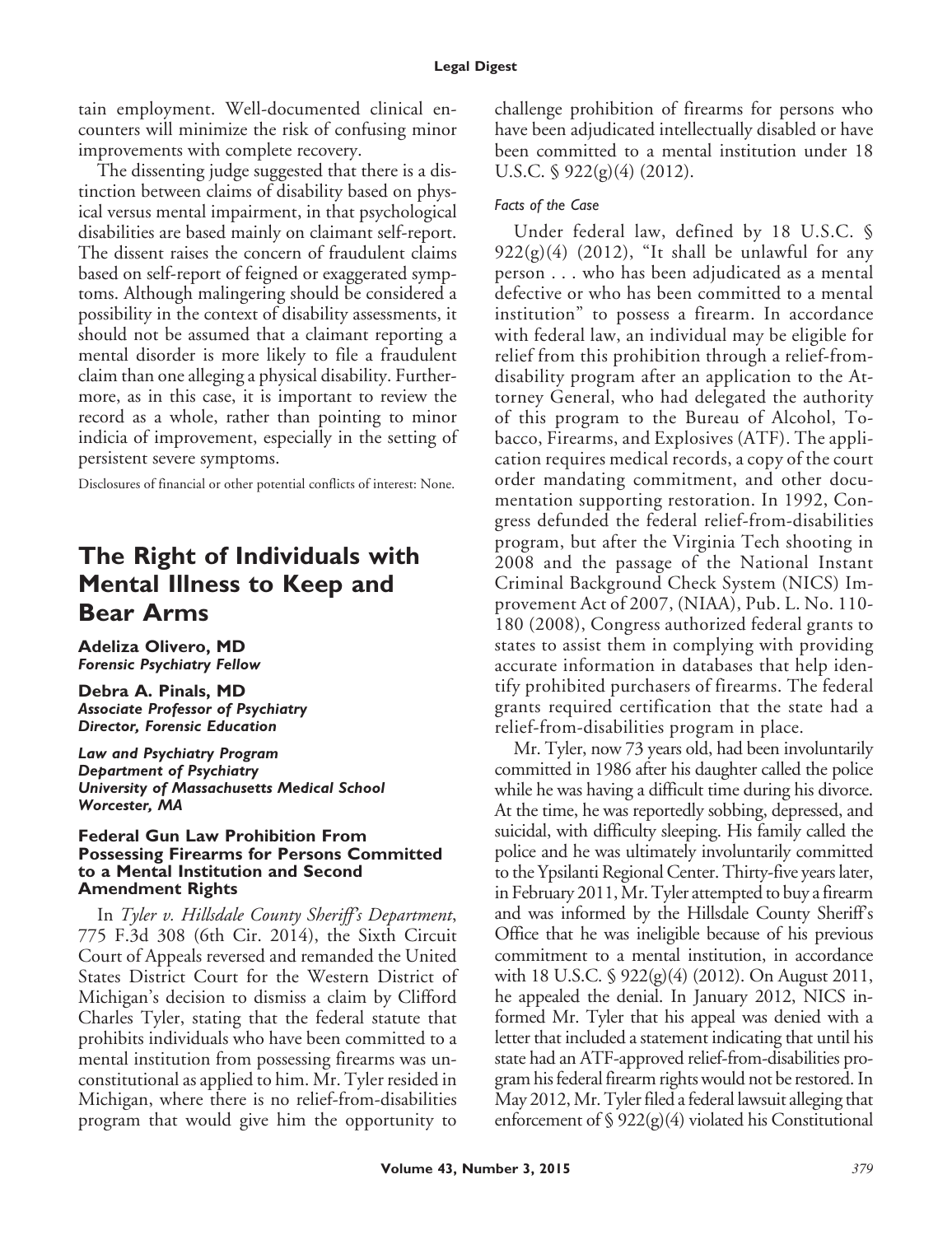rights. He alleged that the federal disability construct is over-reaching and constituted an excessive infringement of his Second and Fourteenth Amendment Rights and that the scheme violates equal protection under the Due Process Clause of the Fifth Amendment. After various granted motions to dismiss some of the claims, county and federal defendants appealed, and the Sixth Circuit Court of Appeals conducted a *de novo* review of the district court's dismissal of the case for failure to state a claim.

#### *Ruling and Reasoning*

The Sixth Circuit Court of Appeals reversed and remanded the decision of the United States District Court for the Western District of Michigan to dismiss Mr. Tyler's claim against the Hillsdale County Sheriff's Department *et al.*, stating that Mr. Tyler had cited a valid Second Amendment violation complaint as applied to him. The court also decided that strict scrutiny, as opposed to intermediate scrutiny, applied to the case, especially given the Second Amendment rights at stake and the earlier foothold that upheld these rights in *District of Columbia v. Heller*, 554 U.S. 570 (2008).

The court reviewed in its decision that the Second Amendment provides: "A well regulated Militia, being necessary to the security of a free State, the right of the people to keep and bear Arms, shall not be infringed." Although the text was originally penned in 1791, the Supreme Court has determined that the amendment, with a structure "unique in our Constitution," confers "an individual right to keep and bear arms" (*Heller*, p 577). The court in *Heller* determined that the Second Amendment protects "the right of law-abiding, responsible citizens to use arms in defense of hearth and home" (*Heller*, p 635). The Court also recognized that the right is not unlimited and that, to regulate it, Congress has placed certain restrictions on possession of guns for different groups of people, stating that the prohibition of firearms possession in  $\frac{1}{2}$  922(g)(4) is not just for an individual who is "presently mentally ill" but is for anybody "who has been committed to a mental institution"  $(18 \text{ U.S.C. } § 922(g),(4))$ , even though these distinct populations could overlap in some cases.

In making its decision, the court reviewed the level of scrutiny needed to determine the government's justification for restricting the exercise of Second Amendment rights. The court noted that across the circuits, the level of scrutiny that applies to Second Amendment claims is a "highly contested question." The rationale in this case for the use of strict scrutiny included the Supreme Court's suggestion that there is a presumption in favor of strict scrutiny when a fundamental right is involved, and a reason for downgrading the level of scrutiny would otherwise be in order. Thus, the court determined that a strictscrutiny analysis was needed.

In this case, the government had two interests regarding limiting who had access to guns: protecting the community from violent crime and suicide prevention. The court noted that "not all previously institutionalized persons are mentally ill at a later time, so the law is, at least somewhat, overbroad" (*Tyler*, p 332), referring to the prohibition in § 922(g)(4) on possession by persons previously committed to a mental institution. So the court of appeals asked the question: "Are previously institutionalized persons sufficiently dangerous, as a class, that it is permissible to deprive permanently all such persons of the Second Amendment right to bear arms?" (*Tyler*, p 333).

With the NICS Improvement Amendments Act of 2007 (2008), Congress offered grants to those states that cooperated in "upgrad[ing] information and identification technologies for firearms eligibility determinations" (§ 103(a)(1), 122 Stat., p 2567), but withheld anticrime funding to those states that did not cooperate. The court identified this penalty and commented that Congress "has actively encouraged a system in which dangerous class members are treated differently from non-dangerous members and in which non-dangerous members may regain their constitutional right" (*Tyler*, p 335).

The court opined that Mr. Tyler should be able to exercise his right to bear arms in any state in which he wishes to live, and it should not depend on whether the state has "chosen to accept the carrot of federal grant money and has implemented a relief program" (*Tyler*, p 334). It mentioned that an individual's ability to exercise a "fundamental righ[t] necessary to our system of ordered liberty" (*McDonald v. City of Chicago*, 561 U.S. 742 (2010), p 778) cannot turn on such a distinction. The court further pointed out that  $\frac{1}{2}$  922(g)(3) makes it unlawful for drug users and drug addicts to bear arms, but Congress designed the law specifically to cover only the period during which it deemed the persons subject to it to be dangerous. Unlike § 922(g)(4), it did not impose a